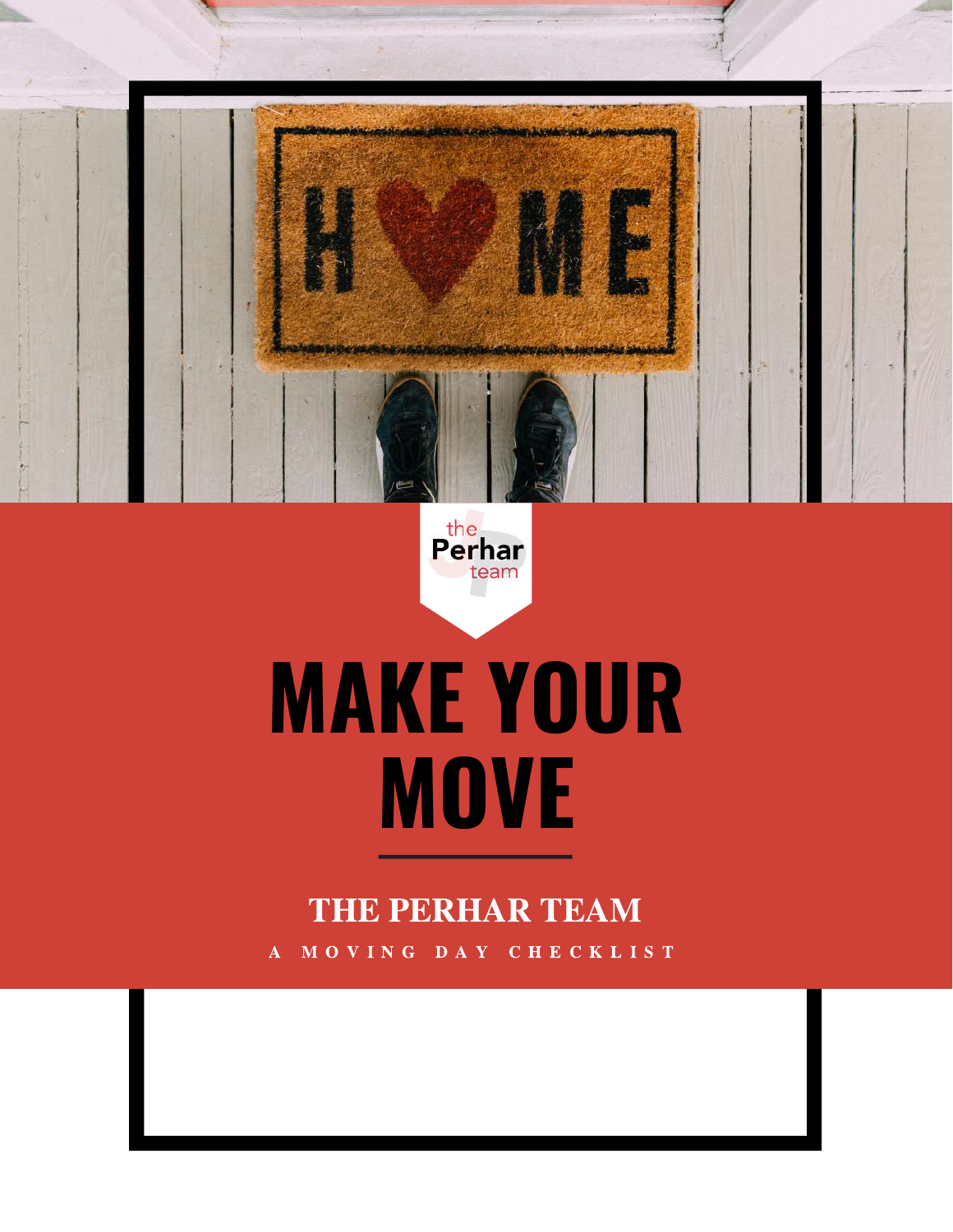



#### **PLAN YOUR MOVE** YOURSELF BEFORE THE BIG MOVE. ENSURE YOU **K N O W W H A T T O D O A N D W H E N T O D O I T**

Once the offer is firm, you can take a deep breath; however, now you may have many other things to turn your attention to so that you're ready to go on moving day. This moving day checklist should offer some suggestions on what you need to do and how far in advance of moving day that you need to do it. Remember, I have a full team of service professionals that will be glad to help you with any of your moving needs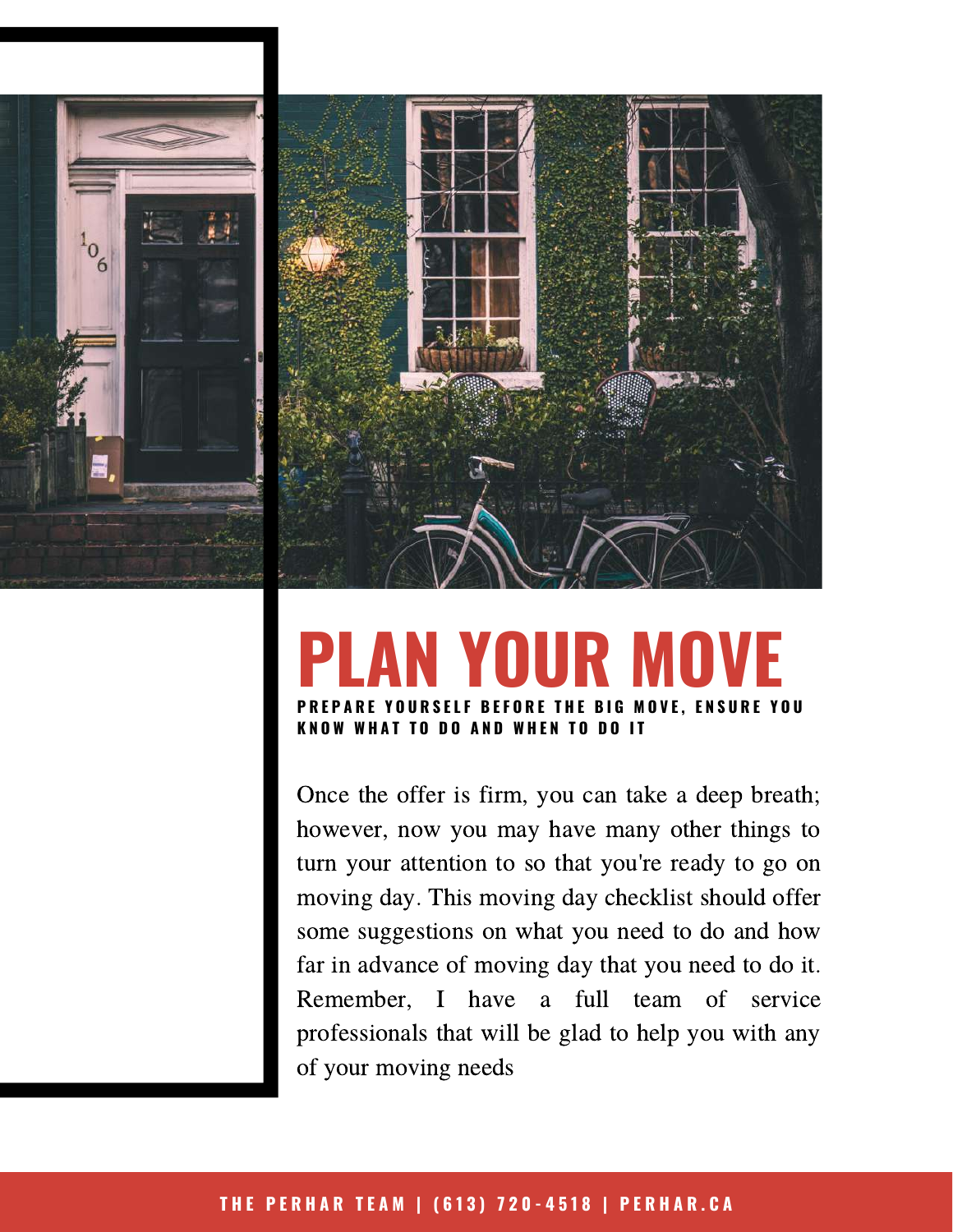## **TWO MONTHS BEFORE**

- If you are renting a property, you are vacating, you must notify your land lord of your intensions to terminate your tenancy and make arrangements for the return of any money you have on deposit.
- Arranging movers, determine whether you would like movers to move, and what will take care of yourself. Keep in mind that moving companies do have a list of items that they will not move, so be sure to request that list when you are getting a quote, so that you can make the necessary alternative arrangements. Some moving companies will also do the packing for you, for an extra fee. Make sure you get a few quotes to compare.
- Arrange friends and family to move items you are moving on your own.

#### **SIX-SEVEN WEEKS BEFORE**

- Arrange movers insurance.
- Start to use up things you can't move such as frozen foods and cleaning supplies.
- Begin to inventory and evaluate your possessions. What can be sold or donated to charity?
- Arrange storable items, if applicable.
- If you will be changing schools, doctors, dentists, lawyers, accountants, and/or vets, contact them to obtain copies of your records
- transfer or resign club memberships



THE PERHAR TEAM | (613) 720-4518 | PERHAR.CA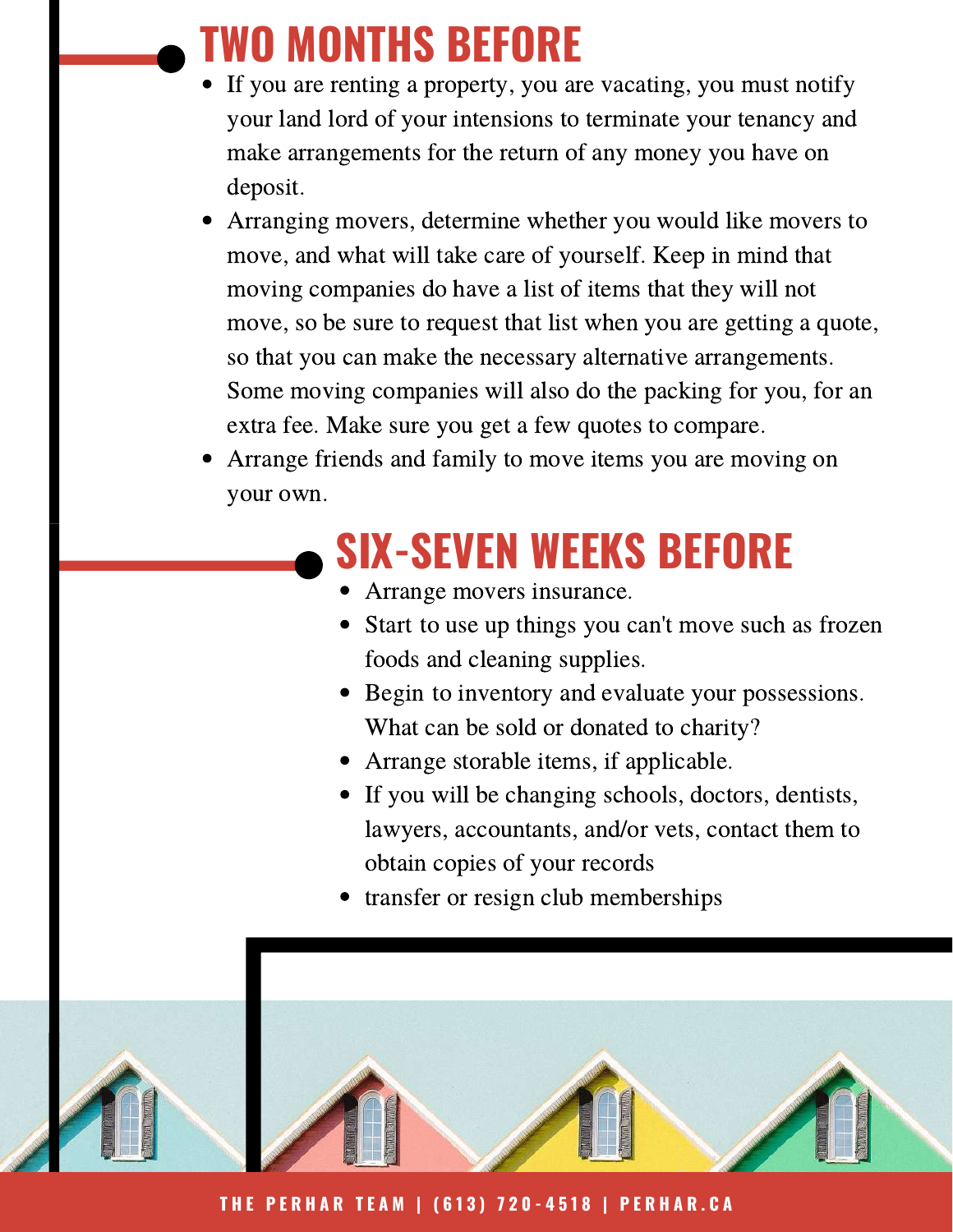#### **FOUR WEEKS BEFORE**

- Obtain a change-of-address kit from the post
- Drain gas and oil from power equipment (lawn mowers, snow blowers, etc.)
- Prepare specific directions to your new home for the moving company (include your itinerary, emergency numbers, etc.)
- Take down any curtains, blinds, and/or rods that you are taking with you
- Change the address on your drivers license and health card

## **TWO-THREE DAYS BEFORE**

- Defrost your freezer and refrigerator. Block doors open so they can't accidentally close on pets or children.
- Have your major appliances disconnected and prepared for the move.
- Pack a box of personal items that will be needed immediately at your new home and carry it with you on moving day.
- Organize and set side those things you are moving yourself so that they don't get loaded on the moving truck in error.
- Contact your moving company to confirm arrival time of the moving truck, as well as notify them of any last minute details.
- Have the post office forward your mail to your new address.

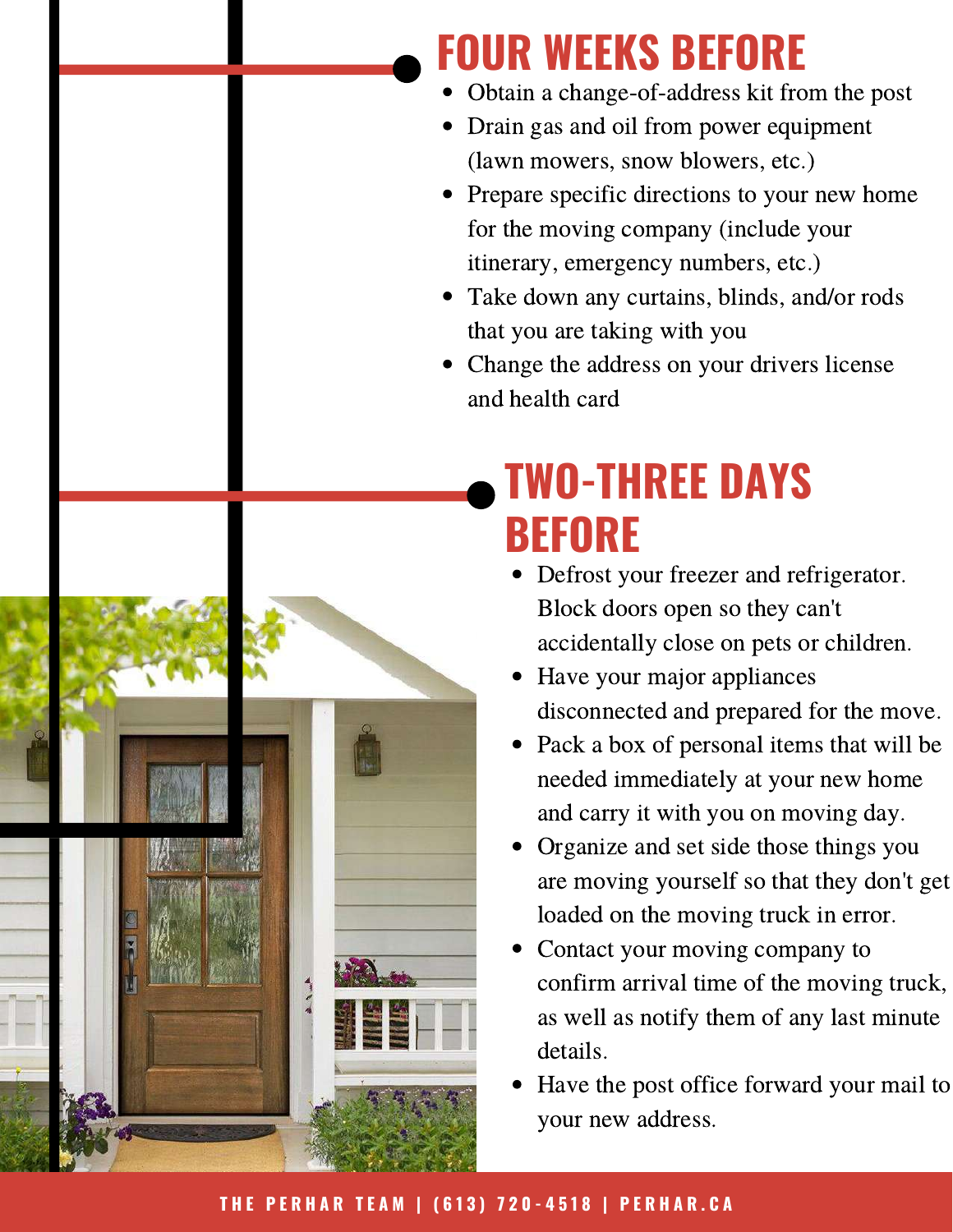

- Make sure that someone is at home for any inquiries the moving company may have with respects to your items
- Record all utility meter readings (gas, electrical, water). Arrange to have your gas, water and electrical read on the day you leave and have the bill forwarded to your new address.
- Read your bill of landing and inventory carefully before you sign them. Keep these (and all related papers) in a safe location until all charges have been paid and all claims, if any, have been settled.
- If the water heater or furnace is rented, arrange for a transfer of the rental agreement to the purchaser.
- Disconnect your phone, cable TV, and water softener,
- Relax Time to take a moment to enjoy the anticipation of exciting times ahead in your new home!

### **AT YOUR NEW HOME**

Make arrangements for the gas and electrical utilities, water softener, telephone, and cable TV to be connected on the day of the sale closes.



THE PERHAR TEAM | (613) 720-4518 | PERHAR.CA